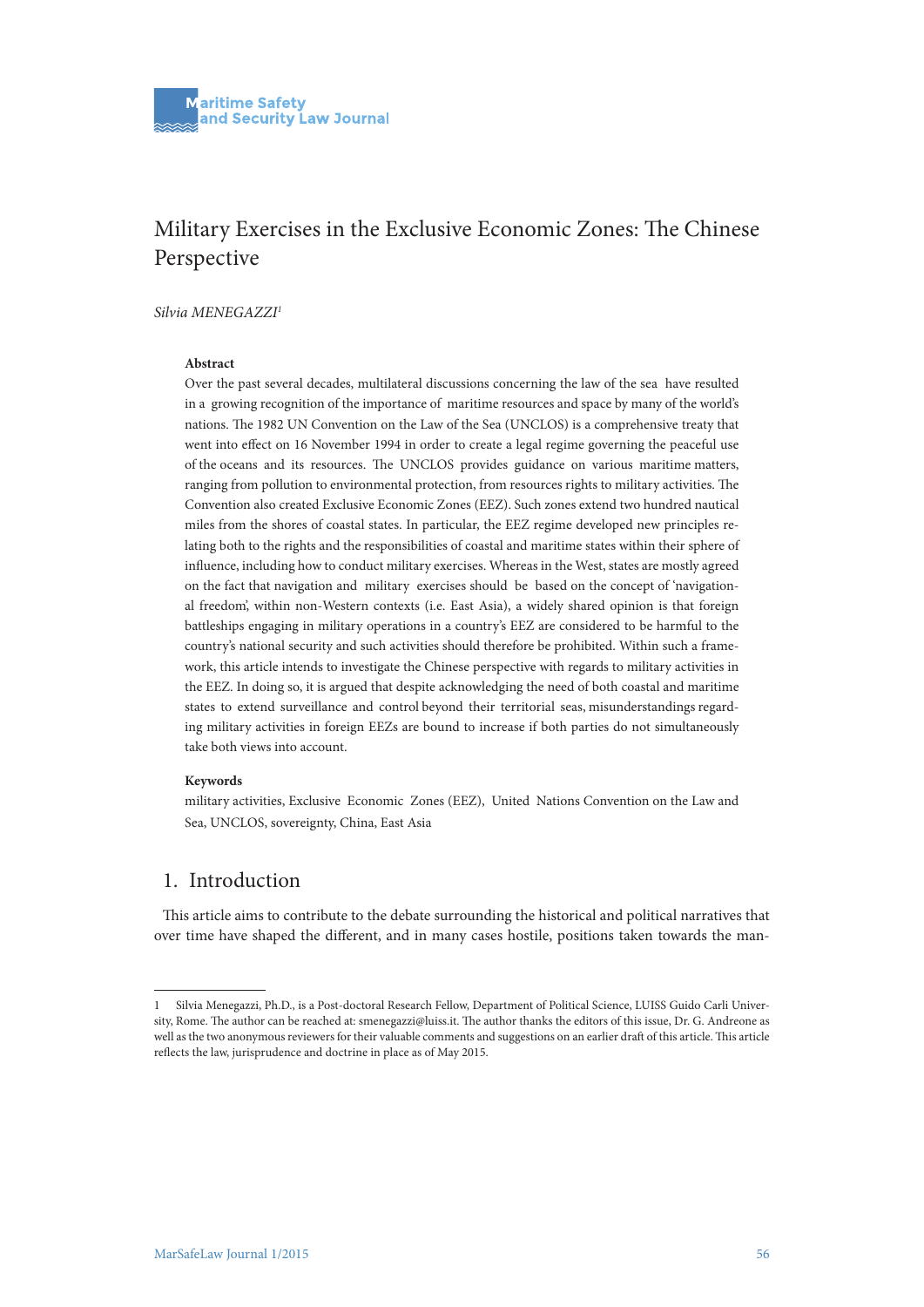agement of military activities in the Exclusive Economic Zone (EEZ) by coastal states and maritime powers.2 Whereas in the West, a consistent majority of states believe that navigation and military exercises need not be conducted with the consent of the coastal state, within non-Western contexts (i.e. East Asia, Latin America or Africa), a widely shared opinion is instead that foreign vessels engaging in military operations in a country's EEZ may be harmful to the country's national security, and such activities should therefore be prohibited or at least conducted *with the consent of the coastal state*. In order to better exemplify the complicated puzzle of military activities in the EEZ regime, this article illustrates how the issue has been discussed in a non-Western context, and more precisely, in the East Asian region.<sup>3</sup> In light of the recent attention by the international community and the scholarship regarding China's growing role in the region, the analysis focuses on the position of the People's Republic of China (PRC) as a case study.

In the last decade, due to the fast-growing security concerns at issue between China and other East Asian countries (such as on-going territorial disputes with Vietnam and the Philippines in the South China Sea), as well as between China and the United States, the Chinese perspective is indeed an interesting case to study in order to understand why this topic has become particularly crucial when considering the status of maritime affairs in the region. For this purpose, we will first describe the historical development of the EEZ regime in the United Nations Convention on the Law of the Sea (UNCLOS), intended to highlight the need to acknowledge an 'Asian perspective' on the matter. This is because, despite discussions about the EEZ regime that date back to the late 1950s, misunderstandings between coastal and maritime states, driven by Western-led biases and maintained by Latin American, African and Asian states, are rarely taken into account when dealing with the East Asian region. In particular, the narrative that underpins China's current position on the EEZ regime appears to receive even less consideration over time; instead, the PRC's stance is often defined as assertive or increasingly aggressive when compared with the past, even though such a view does not take into account the historical narrative that has contributed to China's behaviour. For this purpose, the third section intends to broadly contextualise China's position on the EEZ regime. The aim is to show that, since the beginning, Western-led biases together with national security concerns have been two important determinants that affect the debate concerning the Chinese perspective on the EEZ regime. On top of this, political rivalries in the region have further contributed to make the EEZ regime as problematic and controversial as it is today. The fourth section will discuss the main historical and political narratives that have shaped China's position on the UNCLOS with a focus on its most relevant articles about the EEZ regime (Articles 55 and 58). The article concludes that despite the high level of multilateral maritime cooperation achieved over the last 50 years, in the East Asian

<sup>2</sup> With regard to this debate, maritime states/powers are often opposed to coastal states. For the purposes of this article, the term refers to those countries that see maritime power and the management of oceans' resources as strategically important in order to increase their power potential at the global level.

<sup>3</sup> In the literature, international regimes are defined as a set of principles, norms, rules and procedures, implicit or explicit, around which actors' expectations converge around a specific issue area. See Stephen D Krasner, 'Structural causes and regime consequences: Regimes as intervening variables' in Stephen D Krasner (ed), *International Regimes* (Cornell University Press 1983) 372.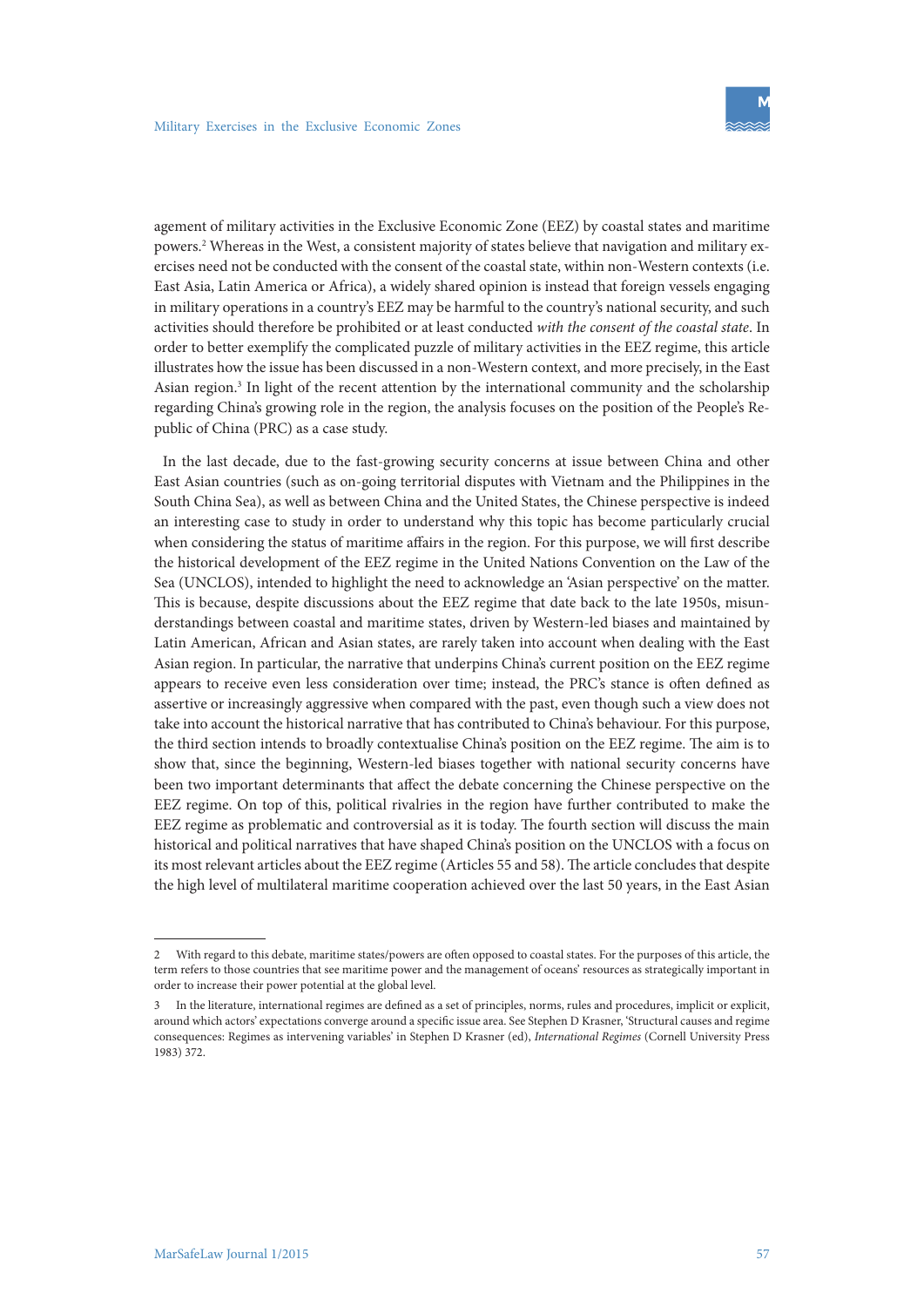region the current status of the disputes dealing with military activities in the EEZ are unlikely to be solved by relying on international law-making standards and procedures alone; instead, multilateral solutions should also be incentivized by improving the political conditions and dialogue among states. Last but not least, the intent of this article is not to discuss in detail the legal merits of the UNCLOS or the EEZ regime. Rather, other than the general overview on the current state of affairs that will be provided, the main focus is directed at contextualising the discourse within a larger perspective – in particular, the relevance of such debate in the broader field of international relations.

### 2. The UNCLOS and the EEZ Regime: historical developments

Historically, there has always been a clear distinction between 'territorial waters' and the 'high seas'. Whereas the former refers to a belt of coastal waters extending to 12 nautical miles from the baseline of a coastal state, the latter denotes open waters with unrestricted navigation for all. Since the UNCLOS entered into force in 1994, State Parties have been provided with an international regime aimed at peaceful maritime and ocean management. At present, 167 states plus the European Union have ratified the Convention.<sup>4</sup> Nevertheless, although the treaty was established as a comprehensive means of addressing a wide range of legal issues in the maritime context, the Convention is ambiguous about the issues concerning the military domain and the use of force in the oceans.<sup>5</sup> More specifically, it does not 'explicitly regulate military activities in the EEZ or the high seas'.<sup>6</sup> In the UNCLOS, EEZs are considered to be highly strategic areas of interest, which have a profound impact on the management and conservation of the *resources* of the oceans. Essentially, the Convention recognises 'the right of the coastal States to have jurisdiction over the resources of some 38 million square nautical miles of ocean space', where 'to the coastal State falls the right to exploit, develop, manage and conserve all resources – fish or oil, gas or gravel, nodules or sulphur – to be found in the waters, on the ocean floor and in the subsoil of an area extending 200 miles from its shore.<sup>7</sup>

Despite the principles set out in the UNCLOS regulating the management of the resources of the coastal states in the EEZs, no provision has been provided with regards to *how* and *which* military activities should be conducted in such areas. For instance, amongst the main points of contention is that within the broad category of so-called military activities, the confusion with regards to *how* such activities have been defined by different countries over time further complicates the puzzle. That is, although maritime activities in the military sphere are often addressed generically as 'military exercises', in the case of military activities in the EEZs, disagreements have emerged with regards to

<sup>4</sup> For a chronological list of ratifications, see the United Nations Division of Ocean Affairs and the Law of the Sea, available at <www.un.org> (last updated 7 January 2015).

<sup>5</sup> Jing Geng, 'The Legality of Foreign Military Activities in the Exclusive Economic Zone under UNCLOS' (2012) 28(74) Utrecht Journal of International and European Law 22.

ibid 24

<sup>7</sup> United Nations Division of Ocean Affairs and the Law of the Sea, 'The United Nations Convention on the Law of the Sea, A historical perspective' (1998) <www.un.org/Depts/los/convention\_agreements/convention\_historical\_perspective.htm#- Exclusive%20Economic%20Zone> accessed 25 July 2015.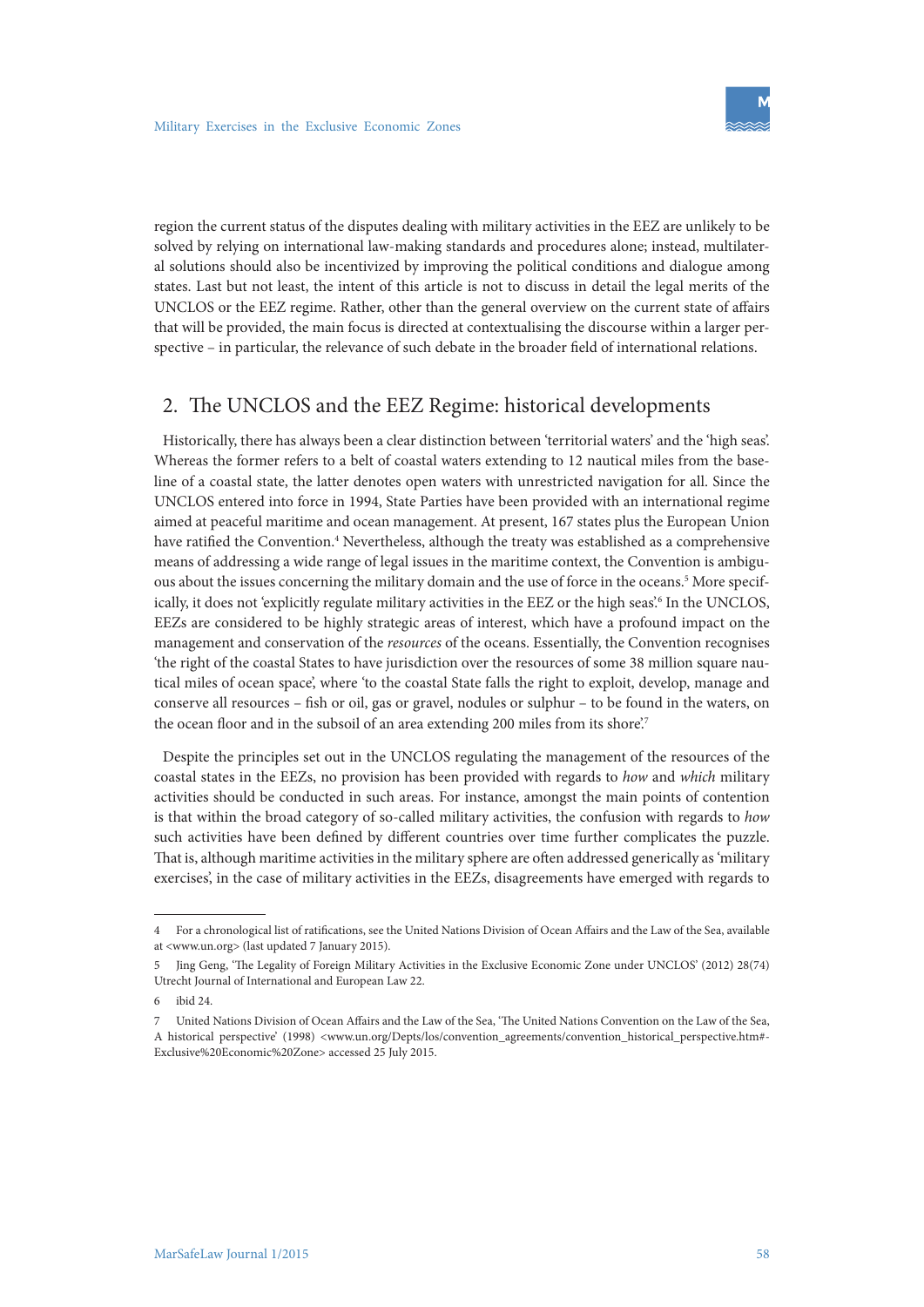states' Surveillance and Research Operations (SROs), Marine Scientific Research (MSRs) and hydrographic surveys.<sup>8</sup> For instance, the United States does not consider MSRs to be neither military activities nor hydrographic surveys. In this light, such activities are not considered to be the same as resource exploration and they do not require the consent of the coastal state. According to China, however, MSR activities should be carried on with the consent of the coastal state and the research results, similarly to hydrographic surveys, should benefit both parties. Moreover, they should not be publicly published.9

From the outset, the innovation of the UNCLOS lay in the fact that for the very first time in the international law domain, coastal states and maritime powers (apparently) had come to an agreement on many contentious issues concerning the law of the sea. For this reason, the treaty was initially considered to be a significant innovation with regards to international treaty making and the management of ocean issues. At the same time, during the Third UN Conference (UNCLOS III) in 1973, it became clear that the UNCLOS had become a double-edged sword in the realm of international law-making: that is, the Convention was not only an instrument to address international law practices and misunderstandings, but it was also an instrument that further exacerbated the divide among states concerning the international management of the oceans.

More clearly, to some states, the position of maritime powers towards the EEZ regime was representative of the great political dilemma anchored in the legacies and power dynamics established with the bipolar international system as a result of the Cold War conflict. Specifically, the main implication was that in the 1970s, a discrete number of developing states began to share in the idea that both the United States and the Soviet Union – the two preeminent naval powers at that time – had the sole common interest of ensuring that the evolving legal regime governing the international seas had as a main priority the protection of their global interests (maritime and naval interests). This motivation helps explain why, since negotiations started at the end of the 1950s, some countries were already sceptical about the real success of such initiative and were struggling to instead conclude an agreement where they would be assured that the rights of developing states would also be guaranteed.<sup>10</sup>

Going back to the genesis of the EEZ regime within the UNCLOS, it was indeed the United States that first inaugurated the debate over EEZs' territorial rights. In the immediate aftermath of WWII (specifically, on 28 September 1945), the United States declared its willingness to control marine

<sup>8</sup> For an updated analysis of the current debate on the Exclusive Economic Zone, see Gemma Andreone, 'The Exclusive Economic Zone' in Donald R Rothwell, Alex G Oude Elferink, Karen N Scott and Tim Stephens (eds), *The Oxford Handbook of the Law of the Sea* (Oxford University Press 2015).

<sup>9</sup> Yang Fang, 'Exclusive Economic Zone (EEZ) Regime in East Asia Waters: Military and intelligence-gatherings activities, Marine Scientific Research (MSR) and hydrographic surveys in an EEZ' (2010) RSIS Working Paper No 198, 11 <www.rsis. edu.sg/wp-content/uploads/rsis-pubs/WP198.pdf> accessed 25 July 2015.

<sup>10</sup> Together with the United States and the Soviet Union, France, Japan and the United Kingdom formed a special interest group called 'the Great Maritime Powers'. See Robert Beckman and Tara Davenport, 'The EEZ Regime: Reflections after 30 Years' (LOSI Conference Paper, Seoul, 2012) 1-41.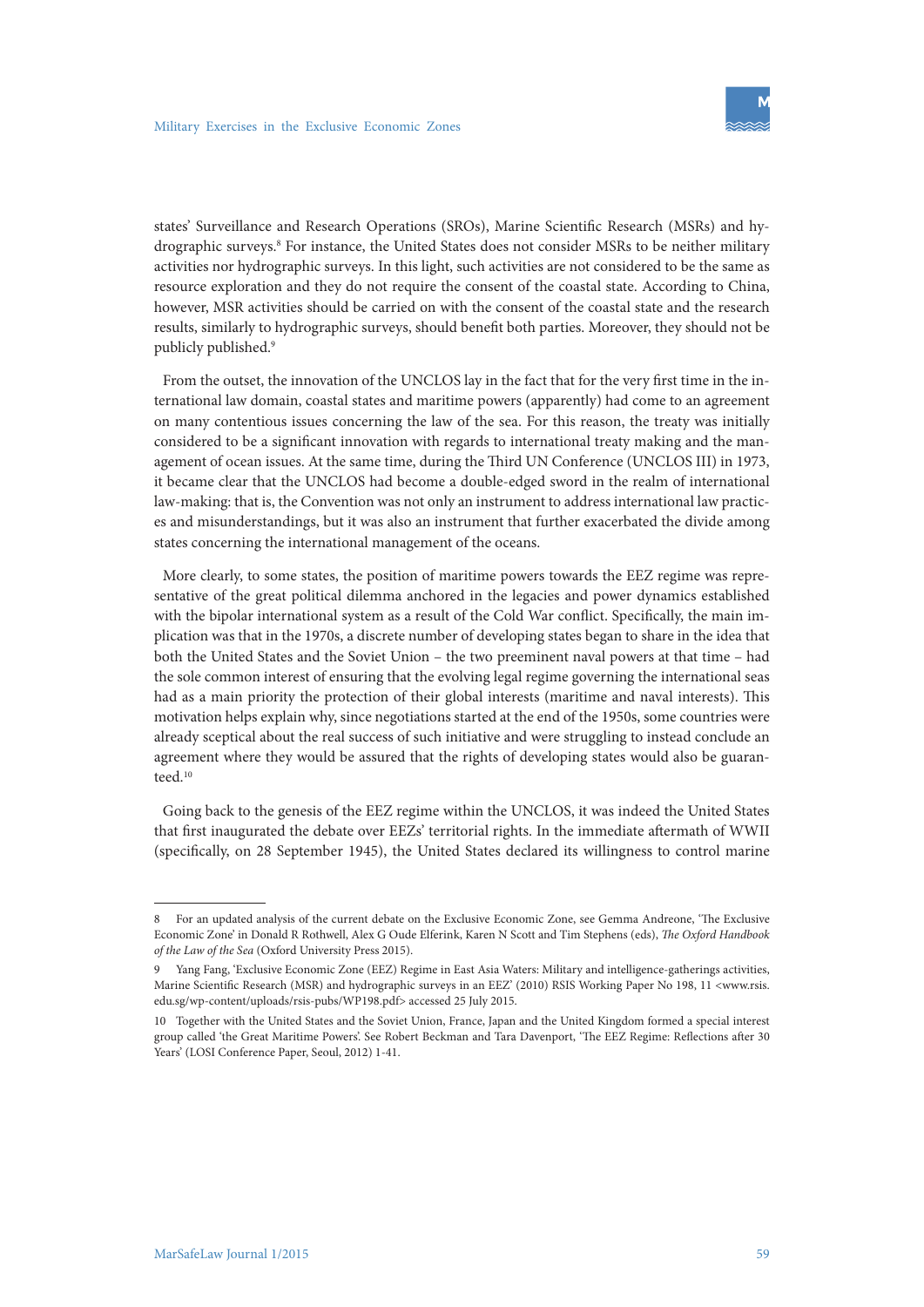resources and coastal fisheries beyond its territorial seas, claiming state sovereignty over the high seas.11 Yet this declaration – from here on known as the 'Truman Proclamation' – was perceived as a real watershed in the domain of international law. Just two years later, two other states, Chile and Peru, declared full authority over the ocean zones extending 200 miles from their coasts.12 From 1948 to 1951, other Latin American states followed the United States' claim about the EEZ, with the result that a second fundamental turning point occurred in 1952. It was when, with the 'Santiago Declaration', that the Governments of Chile, Ecuador and Peru for the first time proclaimed 'as a norm of their international maritime policy that they each possess *exclusive sovereignty* and jurisdiction over the sea along the coasts of their respective countries to a minimum distance of 200 nautical from these coasts'.13 The above declarations resulted in the first ever United Nations Conference on the Law of the Sea held between 1956 and 1958, an international event that profoundly affected the course of discussion with regards to dispute management between coastal and maritime states. Although the United Nations rejected the proposal of the Santiago Declaration, which was to recognise the 'exclusive' sovereignty of the coastal states in the EEZ, it nevertheless 'provided a small victory for those seeking extending coastal States control, recognizing sovereignty rights of coastal States on the soil and subsoil of the coastal shelf beyond the territorial sea'.<sup>14</sup> Almost two decades after the Santiago Declaration, at the beginning of the 1970s, other Asian and African states declared their support to Latin America countries, thus adding further doubts as to whether the benefits of joining UNCLOS were more real for the developing states or the developed ones. That Latin American countries were not working alone was highlighted first with the Colombo Meeting in 1971, followed by the Addis Ababa Declaration of 2 July 1973. The position of these countries was rooted in the fact that the debate concerning the law of the sea was still too Western-biased and thus in line with the Cold War's dynamic of juxtaposing 'developed vs. developing' countries. The result was a Working Paper titled 'The Exclusive Economic Zone Concept' presented by Kenya, within which it was clearly affirmed that 'the present regime of the high seas benefits only the developed countries'.15 In this light, African and Asian states decided to support the cause of their predecessors, therefore sustaining at the international level the idea that the regime of the high seas was in fact contributing to the on-going divide between developing and developed countries.

In the context of international law, an exhaustive analysis with regards to the debate over military exercises in the Exclusive Economic Zones is provided by Valdorisi and Kaufman's work. According

<sup>11</sup> According to Prof Ji, the US has always sustained its own interpretation of the EEZ regime, as exemplified by the fact that it continues to use the phrase 'international waters' rather than 'high seas' whereas the former is never mentioned in the UNCLOS. See Ji Guoxing, 'The Legality of the "Impeccable Incident"' (2009) 5(2) China Security 16.

<sup>12</sup> George V Valdorisi and Alan G Kaufman, 'Military Activities in the Exclusive Economic Zone: Preventing Uncertainty and Defusing Conflict' (2002) 32(2) California Western International Law Journal 253, 259.

<sup>13</sup> Moreover, 'the exclusive jurisdiction and sovereignty over this maritime zone shall also encompass exclusive sovereignty and jurisdiction over the seabed and the subsoil thereof'. Chile, Ecuador and Peru. Declaration on the maritime zone (signed at Santiago on 18 August 1952) 1006 UNTS 325 (emphasis added).

<sup>14</sup> Following the Santiago Declaration, the Latin American states signed two other international agreements in 1970, the Montevideo Declaration on the Law of the Sea and the Lima Declaration, see Valdorisi and Kaufman (n 12) 261.

<sup>15</sup> See the Report of the Thirteenth Session of the Asian-African Consultative Committee (Lagos, January 1972) 18-25.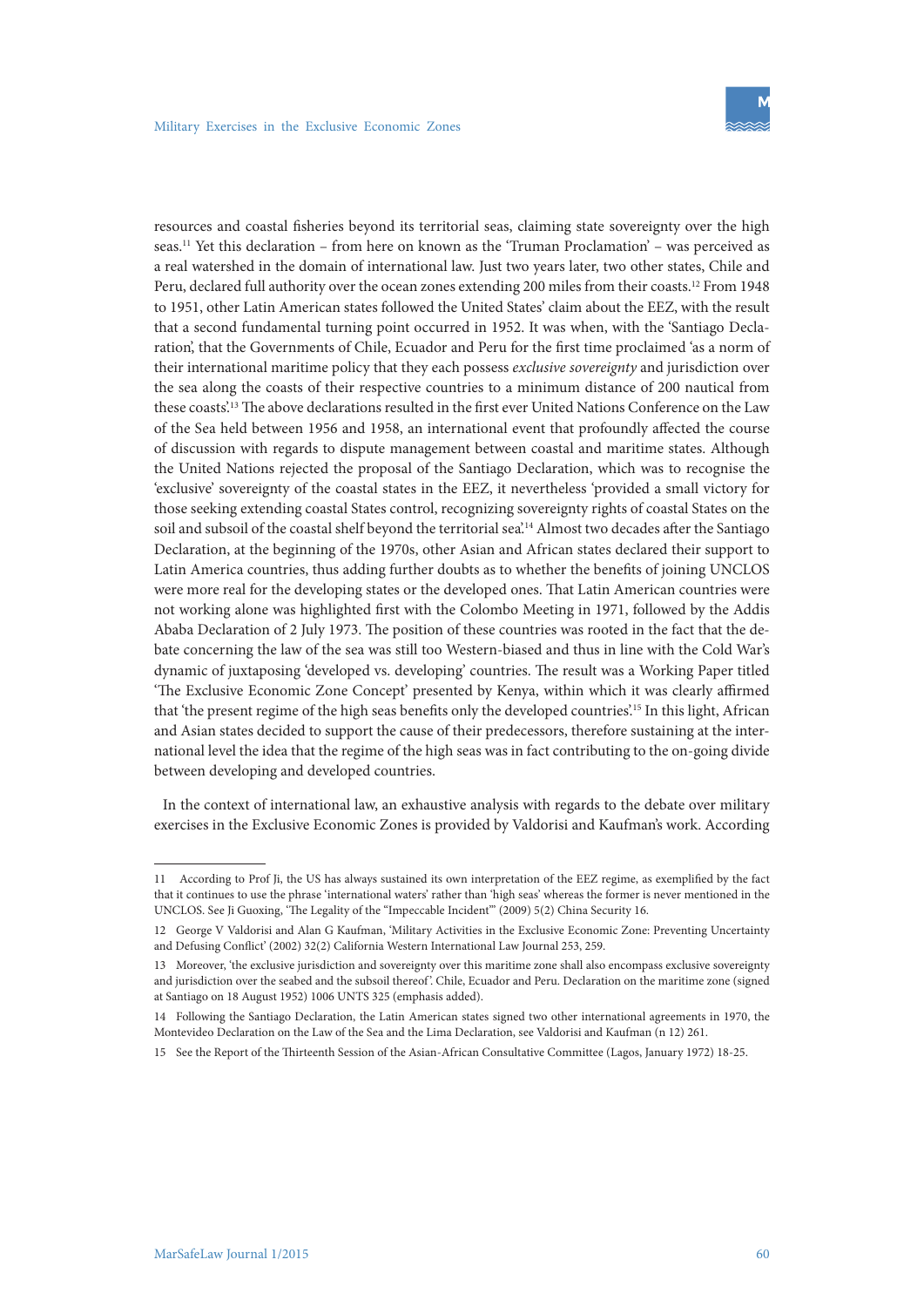to the authors, the real puzzle is due to the fact that, despite the many declarations advanced by states prior to the UNCLOS in the 1950s and despite the fact that 'food for thought' had been provided by different cultural contexts (ranging from the United States to Latin American countries to Asian and African states), all coastal states 'did not purport to seek sovereignty for its own sake, for the sake of territorial expansion, or for defense of the nation from a military threat'16. More clearly, 'they rationalized their need for sovereignty as needed to protect and utilize natural resources of their marine environment'.17 To put it even more pragmatically: 'Their interests were *economic* and *environmental* in nature.<sup>18</sup> Although recognising that security interests were already perceived to be of strategic importance both to coastal and maritime states when initially debating on the EEZ, at that time they were not seriously taken into consideration not only in the course of the various declarations but also during the treaty's drafting with the result that, at present, misunderstandings over military exercises within Exclusive Economic Zones are still at stake. This complexity further explains why the lack of attention given to (coastal and maritime states') national interests and security concerns resulted in the fact that today the EEZ regime remains a *sui generis regime*. It is neither inclusive (i.e. the effective possibility for maritime states to exercise sovereignty rights over the EEZ *jointly* with coastal states) nor exclusive (i.e. the rights of coastal states to exclude *a priori* maritime states from conducting military exercises in the EEZ).

If we move from the sphere of international law to the context of international politics, although solutions concerning military activities in the EEZ are often considered to be solvable only through the implementation of so-called Marine Policy Regimes, the level of agreement reached among the main actors involved is quite low.19 In this light, it is unlikely to underestimate the political implications that were at stake in the course of the UNCLOS Conferences since the beginning, especially with regards to the degree of 'universal applicability' of the EEZ regime. More specifically, since negotiations initiated in the 1950s, we have seen two main overlapping dynamics: (1) Western-led biases affecting developing countries' view of the divide between coastal states and maritime powers as a consequence of the 'East vs. West' divide; and (2) the predominance of the environmental and economic dimensions over security concerns. However, the political implications with regards to military activities in the EEZ were not considered a top priority to either group both before and after the establishment of the UNCLOS (1982).

 At the same time, both coastal and maritime states face a further challenge today: unlike when the UNCLOS was signed, the bipolar international system has now been replaced by a fast-paced multipolar order. As Peter Katzenstein affirmed:

<sup>16</sup> Valdorisi and Kaufman (n 12) 262.

<sup>17</sup> ibid.

<sup>18</sup> ibid (emphasis added).

<sup>19</sup> A Marine Policy Regime is 'a set of agreements among a defined group of actors specifying: (1) the distribution of power and authority for the marine geographical region; (2) a system of rights and obligations for the members of the group; and (3) a body of rules and regulations that are supposed to govern the behavior of the members', see Mark J Valencia, 'Regional Maritime Regime Building: Prospects in Northeast and Southeast Asia' (2000) 31 Ocean Development & International Law 223, 231.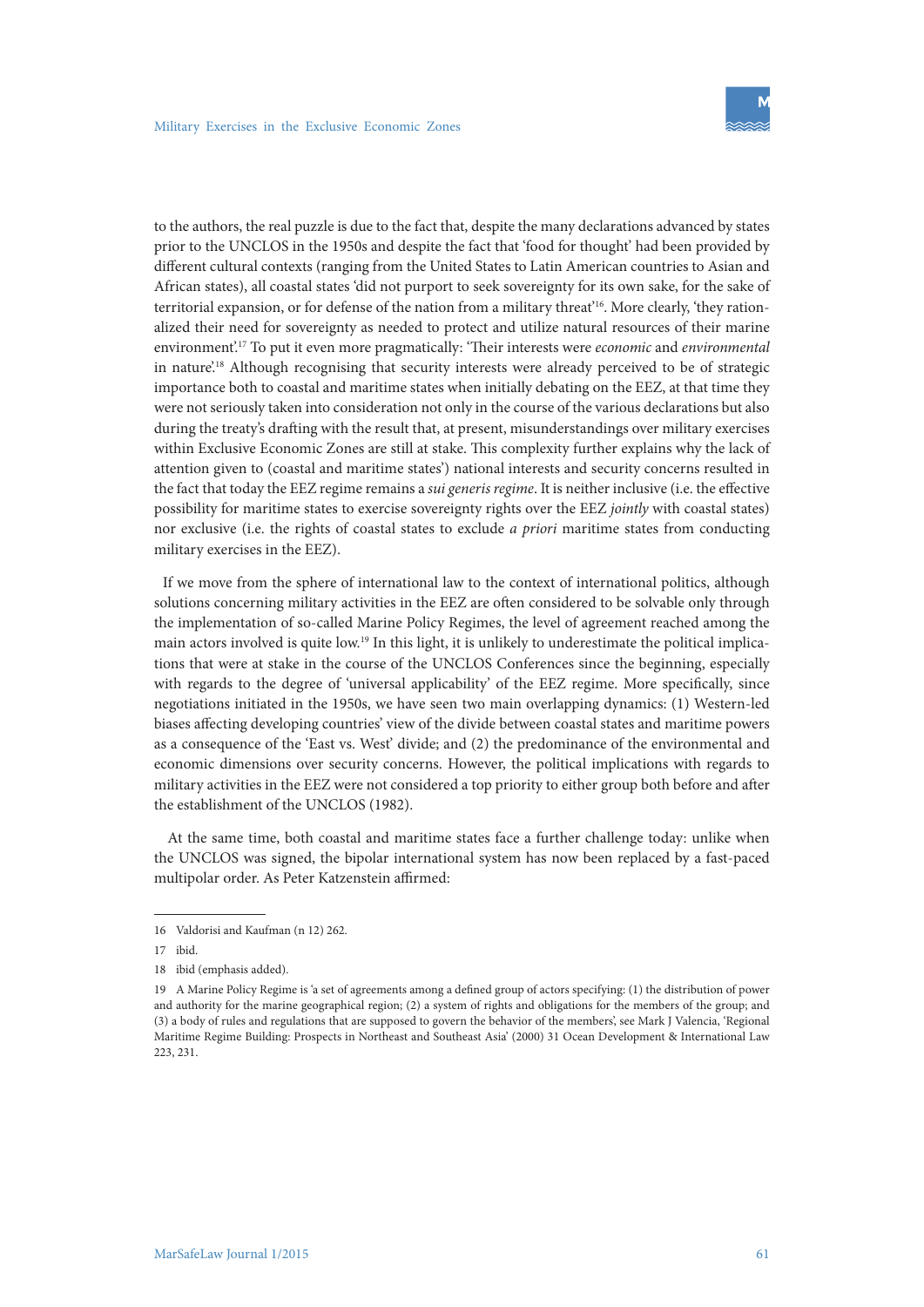The end of the Cold War has altered fundamentally the way we see the world. … Power politics is now occurring in complex regional context that undercut the stark assumption of the international system as unmitigated anarchy and these regional contexts are making possible a variety of processes that put into question some conventional categories of analysis.<sup>20</sup>

Therefore, the necessity to both coastal states and maritime powers to emphasise security concerns over economic and environmental activities in the EEZ also increased vis-à-vis the strategic role played by regions and emerging countries in world affairs, within which East Asia and the PRC are two exemplificative cases. Similarly, the security priorities of states not only within their own territorial borders, but also in the marine and ocean environments, have moved beyond proper territorial rights and often include overlapping regional and global interests and dynamics. In the following, we will discuss the Chinese views on the EEZ regime.



#### **Fig. 1 The South China Sea Dispute**

Source: Eurasia Review, 2012

20 Peter J Katzenstein, 'Regionalism and Asia' (2000) 5(3) New Political Economy 353, 353.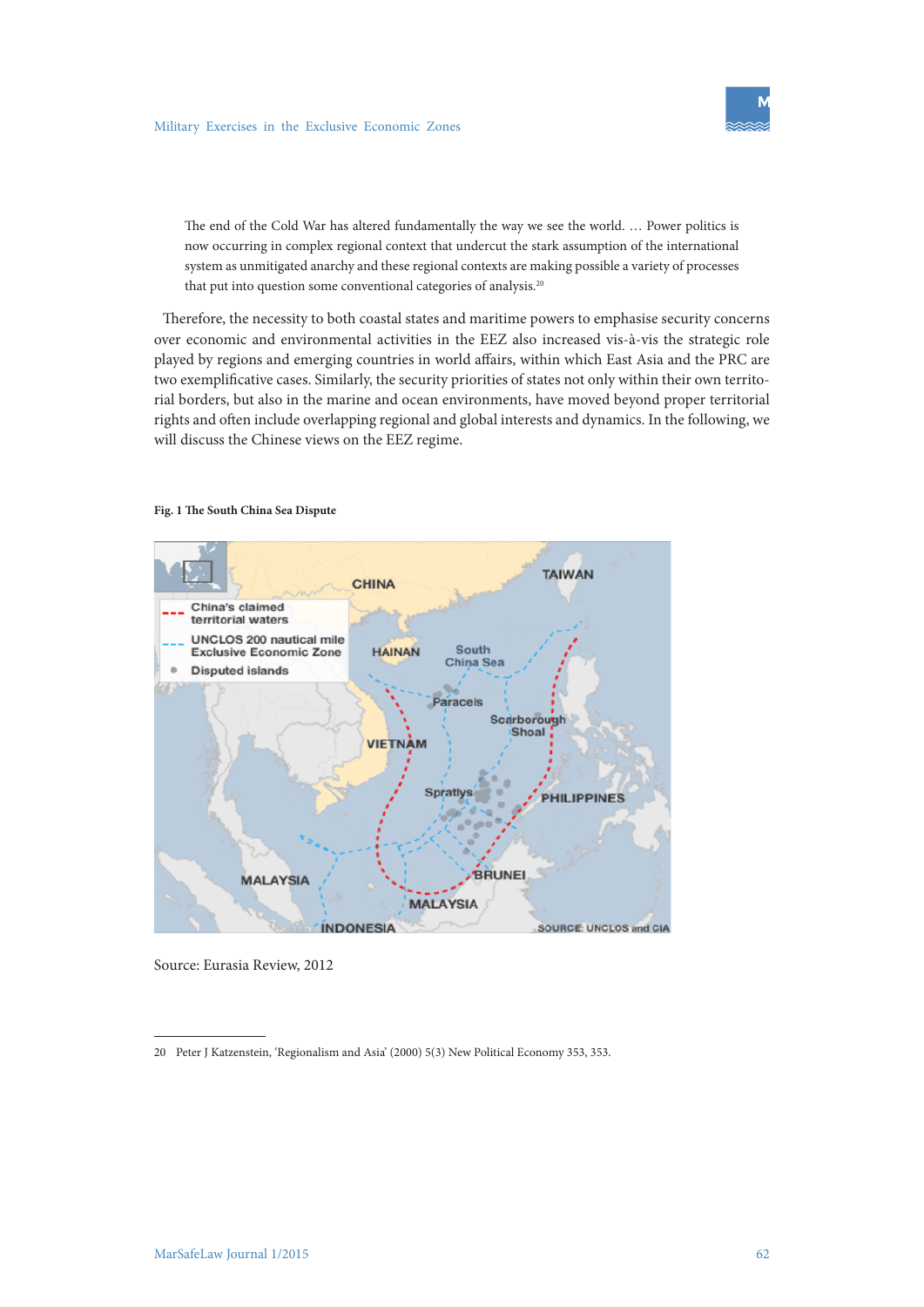

## 3. China and the EEZ regime: a matter of national security

The dichotomy of 'developing vs. developed countries' in the UNCLOS exemplifies how, since the end of the 1950s, the discussion concerning states' interests in the EEZ was driven by a commonality of interests among the different stakeholders involved with the treaty's discussion and its implementation. At the same time, the priority of economic and environmental interests over security concerns accounted for the fact that military activities in the EEZ were not problematized enough so as to found a common working ground for both coastal and maritime states. In 2004, Galdorisi and Kaufman offered four main reasons why military activities in the EEZ by foreign nations are becoming more and more relevant: the accelerating peace of globalisation, the tremendous increase in world trade, the rise in the size and quality of the navies of many nations, and technological advances that exploit oceanic rise.21 Today, however, we believe that one more reason, which does not exclude any of the above, is particularly relevant when analysing the current status of the EEZ regime, and that is the growing attention devoted by China to military affairs, both within its regional sphere of influence (i.e. East Asia) as well as from a global perspective, as the PRC's stance towards the EEZ regime demonstrates.

The debate concerning the Chinese position in the EEZ is linked, according to many, to the growing assertiveness of China regarding international affairs, and in particular, with regards to the implementation of its military defence apparatus as an instrument to deal with sovereignty and territorial disputes *within* and *outside* its territorial borders in the East Asian region.22 Specifically, whereas in the past China has always maintained a 'low profile' in disputed waters, emphasising the development of trade and economic relations in its interactions with Southeast Asian claimants, today's China has not only reclaimed land on a large scale for the construction of buildings and ports, as in the Spratly Islands for instance, but it has also expanded its naval presence in the EEZs of other countries (Guam, Australia and Hawaii).23

On top of this, a major point of concern was the first public Chinese Military Strategy White Paper released by the Chinese Ministry of National Defense on 26 May 2015.<sup>24</sup> Since then, the White Paper has become a subject increasingly analysed by Western and Chinese media outlets.<sup>25</sup> Within the document, Beijing exemplified the main threats China would be able to face with a modern mili-

<sup>21</sup> Valdorisi and Kaufman (n 12) 255.

<sup>22</sup> Julian Ryall, 'US-China war "inevitable" unless Washington drops demands over South China Sea' (*The Telegraph*, 26 May 2015) <www.telegraph.co.uk/news/worldnews/asia/china/11630185/US-China-war-inevitable-unless-Washington-dropsdemands-over-South-China-Sea.html> accessed 25 July 2015.

<sup>23</sup> Xue Li and Xu Yanzhuo, 'China Should Adjust its South China Sea Policy' (*The Diplomat*, 8 June 2015) <http://thediplomat.com/2015/06/china-should-adjust-its-south-china-sea-policy/> accessed 25 July 2015.

<sup>24</sup> Ministry of National Defense, 'China's Military Strategy' (*The State Council Information Office of the People's Republic of China*, May 2015) <http://eng.mod.gov.cn/Database/WhitePapers/> accessed 25 July 2015.

<sup>25</sup> '中国政府发表《中国的军事战略》白皮书' (Chinese government published 'China's military strategy' White Paper, Xinhua, 26 May 2015 <http://news.xinhuanet.com/politics/2015-05/26/c\_1115407433.htm> accessed 25 July 2015).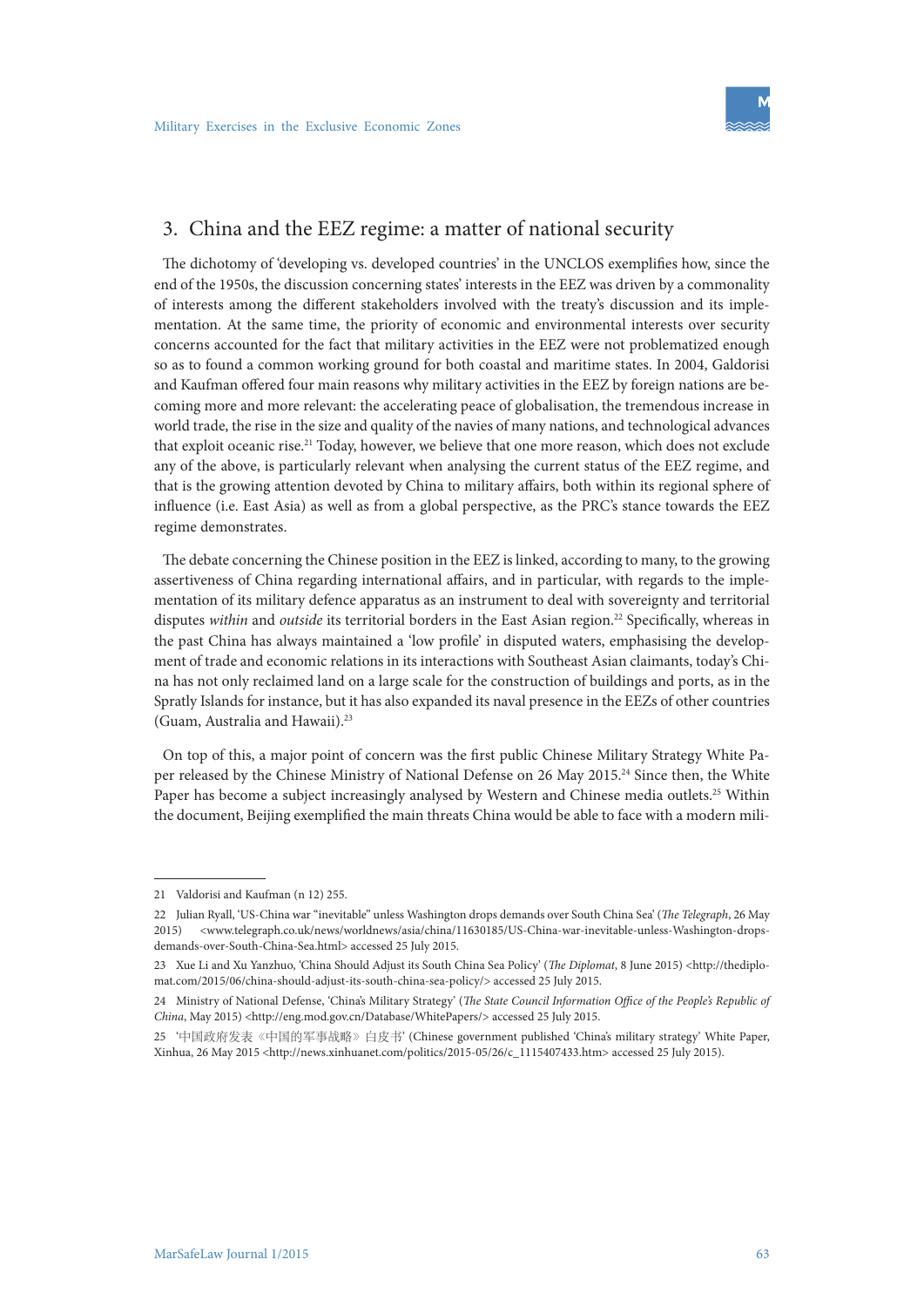tary apparatus, including new threats from 'hegemonism, power-politics and neo-interventionism'.26 More specifically, the main strategic tasks of modernised armed forces for the Chinese leadership when focusing on maritime operations would be a shift in the focus of the People's Liberation Army (PLA) Navy from 'offshore water defense' to 'open seas protection'.27 To some, it signifies that 'the PLA is seeking to shift away from a narrow focus of defence of its territory and near-periphery toward the ability to defend and secure Chinese national interests further abroad?<sup>28</sup> In particular, Beijing will be following a two-path strategy: in the South China Sea, it is building up its maritime surveillance forces in the area and strengthening effective control over the features it occupies. At the same time, Chinese vessels are expanding their areas of interest in order to assert Beijing's interests in what is called the 'nine-dash line'.<sup>29</sup>

Yet, from the Chinese perspective, the PRC's position on the EEZs seems easy to understand, and it would not be based on China's willingness to play a hegemonic role within or outside the East Asian region. As explained in 2014 by the Chinese Minister of Defense, China 'makes no compromise, no concession and no trading in the fight of what is considered to be a matter of *national sovereignty*'.30 In this light, China's rights within its own EEZ are not an expanding strategy of the recent shift from 'offshore water defense' to 'open seas protection', but are only driven by Beijing's *core interests* at stake, primarily national sovereignty. Indeed, to justify China's position on the EEZs only because of this 'new assertiveness' sounds like a partial explanation. As a matter of fact today, with respect to the EEZ regime, many other states, which are not even considered to be part of the developing world anymore, have argued for a different understanding of how military activities in the EEZ should, or at least could, be conducted. For instance, the PRC is not standing alone when asserting that the UNCLOS poorly considered the view of many non-Western states over the EEZ regime; indeed, in addition to China, 27 other states have already expressed their growing concern over the issue, including Cambodia, India, Malaysia, Thailand, Vietnam, Bangladesh and the Maldives. Considering the stance of Brazil, for instance, when ratifying the UNCLOS in 1988, Brazil declared that 'the Brazilian Government understands that the provisions of the Convention do not authorize other States to carry out military exercises or maneuvers, in particular, those including the use of weapons

<sup>26</sup> See Ministry of National Defense, 'China Military Strategy' (n 24).

<sup>27</sup> For an exhaustive analysis of China's PLA, see Dennis J Blasko, *The Chinese Army Today. Tradition and Transformation for the 21st Century* (2nd ed, Routledge 2012).

<sup>28</sup> Nong Hong, 'Messages from China's National Defense White Paper' (*Asia Maritime Transparency Initiative*, 2 June 2015) <http://amti.csis.org/messages-from-chinas-national-defense-white-paper/> accessed 25 July 2015.

<sup>29</sup> Gregory Poling, 'Beijing's South China Sea strategies: consolidation and provocation' (*East Asia Forum*, 28 March 2015) <www.eastasiaforum.org/2014/03/28/beijings-south-china-sea-strategies-consolidation-and-provocation/> accessed 25 July 2015.

<sup>30</sup> Jeff M Smith and Joshua Eisenman, 'China and America clash on the High Seas: the EEZ challenge' (*The National Interest*, 22 May 2014) <http://nationalinterest.org/feature/china-america-clash-the-high-seas-the-eez-challenge-10513> accessed 25 July 2015 (emphasis added).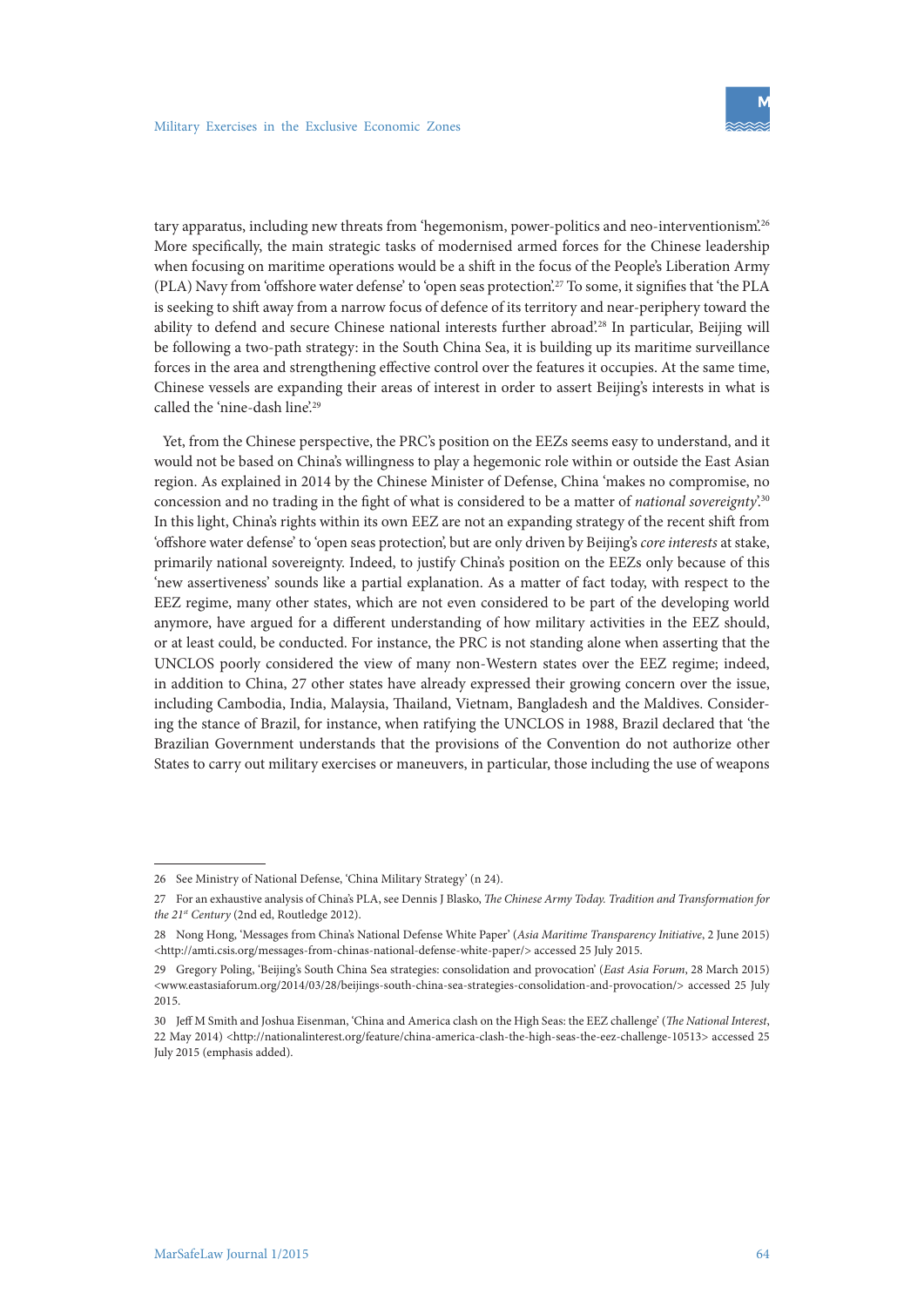or explosives, in the exclusive economic zones, without the consent of the coastal States'.31 This is why, according to Zanotti, 'the exclusive economic zone does not fall either under the concept of sovereignty prevailing in the territorial seas, or under the concept of freedom, which characterizes the high seas'.<sup>32</sup>

Nonetheless, it is also true that the PRC is the coastal state that appears to be the most reluctant to allow foreign countries to conduct military activities within its own EEZ, stressing that the issue represents a matter of national security. At the same time, despite the emphasis placed by China on its sovereignty principles, the controversy seems to be supported also by the legal misunderstandings that have emerged from the UNCLOS itself. Therefore, rather than considering the Chinese position on the EEZ merely as a direct manifestation of China's 'offensive strategies' at the regional or even global level, we should also consider that in fact many ambiguities exist within the domain of international law concerning the management of the seas and oceans. According to some scholars, the effectiveness of the UNCLOS depends not only on its implementation or application procedures, but even more so on 'how the Convention can be interpreted by the different States involved in the dispute' (both coastal and maritime).<sup>33</sup>

# 4. Historical and political narratives of relevant articles related to the Chinese position on the EEZ Regime

Without a doubt, through a legal perspective, the greatest puzzle is driven by the fact that the EEZ regime is indeed a *sui generis regime*. 34 However, as noted by Yang Fang, 'the seas of East Asia are so problematic that many countries have overlapping EEZs, which are caused in some instances by the use of excessive territorial sea straights baseline'.<sup>35</sup> On top of this, further incomprehension is due to Article 58 UNCLOS, which, despite specifically addressing the meaning of 'freedom of navigation' within the treaty, does not consider the issue of security and military interests when dealing with freedom of navigation. More clearly:

In exercising their rights and performing their duties under this Convention in the exclusive economic zone, States shall have due regard to the rights and duties of the coastal State and shall comply

<sup>31</sup> Differently, in 1995, the Italian Government declared, that, 'according to the Convention, the coastal State does not enjoy residual rights in the exclusive economic zones. In particular, the rights and jurisdiction of the coastal States in such zone do not include the right to obtain notification of military exercises or manoeuvres or to authorize them': see Tullio Scovazzi, 'The Evolution of International Law of the Sea: New Issues, New Challenges' (2001) 286 Recueil Des Cours: Collected Courses of the Hague Academy of International Law 39, 164.

<sup>32</sup> ibid 164-65.

<sup>33</sup> Beckman and Davenport (n 10) 3.

<sup>34</sup> United Nations Convention on the Law of the Sea (adopted 10 December 1982, entered into force 16 November 1994) 1833 UNTS 397 (UNCLOS) art 55.

<sup>35</sup> Yang Fang (n 9) 3.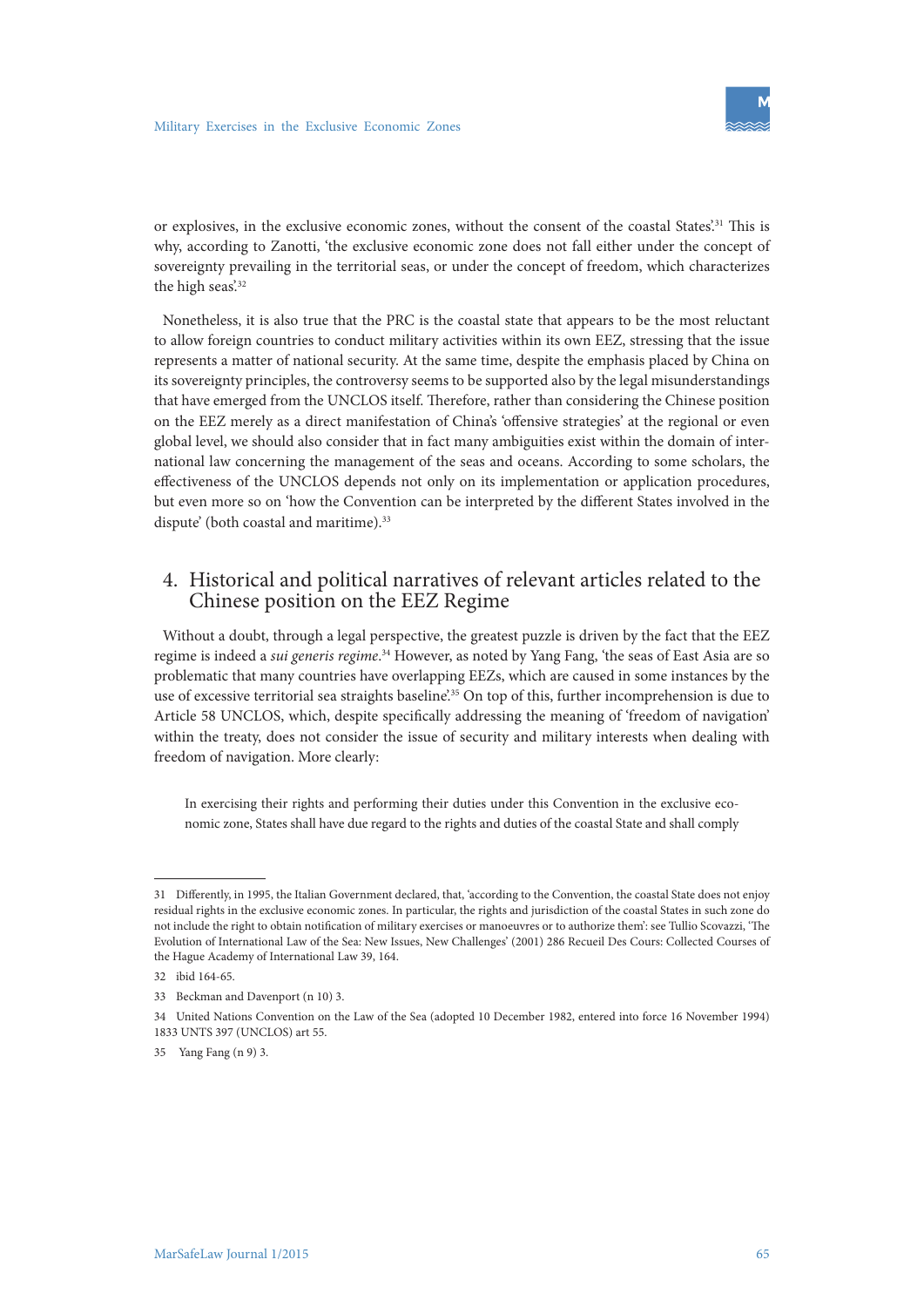with the laws and regulations adopted by the coastal State in accordance with the provisions of this Convention and other rules of international law in so far as they are not incompatible with this Part.<sup>36</sup>

In this light, practical problems arise because 'with respect to military uses of the EEZ, the Convention does not make clear whether military activities are included in the freedoms of navigation and overflight and other internationally uses of the sea available under articles 58 and 87 of the LOS Convention'.37 It means that Article 58 is not clear on how so-called 'freedoms' with regards to 'other internationally lawful uses of the seas' would include military exercises/activities. Therefore, the question concerning which type of military activities can or should be allowed, as well as how they can be conducted within a country's EEZ, was left unresolved.<sup>38</sup>

China has always being considered an active participant in the discussion surrounding the UN-CLOS. From 1973 to 1982, the Chinese delegation attended all 12 sessions conducted over a decade. On 12 December 1982, China signed the Convention and finally ratified it on 15 May 1996. In particular, the Chinese working papers that were presented to UNCLOS III were related to nine fundamental aspects: (1) the territorial seas, (2) the straits and use for international navigation, (3) the EEZ, (4) the continental shelf, (5) the area beyond the limits of national jurisdiction, (6) marine environmental protection, (7) marine research, (8) transfer of marine technology, and (9) dispute settlements.<sup>39</sup> Shortly after the ratification, during the 3<sup>rd</sup> Meeting of the Ninth National People's Congress in 1998, China passed the Law of the People's Republic of China on the Exclusive Economic Zone and Continental Shelf. With a total of 16 articles, the Law illustrated for the very first time the Chinese position on those issues that were left largely unresolved by the UNCLOS regarding the EEZ and, in particular, MSR. With regards to surveillance and research operations, two main articles are considered to be the most relevant. The first is Article 9, according to which foreign states carrying out marine scientific research within China's EEZ should comply first and foremost with the laws and regulations of the People's Republic of China.<sup>40</sup> The second is Article 12, which clarifies that if the Chinese government perceives that its laws and regulations concerning its EEZ are being violated, it has the right to adopt 'necessary measures' in order to ensure compliance with the PRC's legal

<sup>36</sup> UNCLOS, art 58.

<sup>37</sup> Sam Bateman, 'The Regime of the Exclusive Economic Zone: Military Activities and the Need to Compromise?' in Tafsir Malick Ndiaye and Rudiger Wolfrum (eds), *Law of the Sea, Environmental Law and Settlement Disputes* (Brill 2007) 572.

<sup>38</sup> In particular, with regards to 'freedoms of navigation', see UNCLOS, art 87.

<sup>39</sup> Keyuan Zou, 'China's exclusive economic zone and continental shelf: developments, problems and prospects' (2001) 25 Marine Policy 71.

<sup>40</sup> Law of the People's Republic of China on the Exclusive Economic Zone and Continental Shelf, art 9: 'All international organizations, foreign organizations or the individuals shall obtain approval from the competent authorities of the People's Republic of China for carrying out marine scientific research in its exclusive economic zone and on its continental shelf, and shall comply with the laws and regulations of the People's Republic of China.'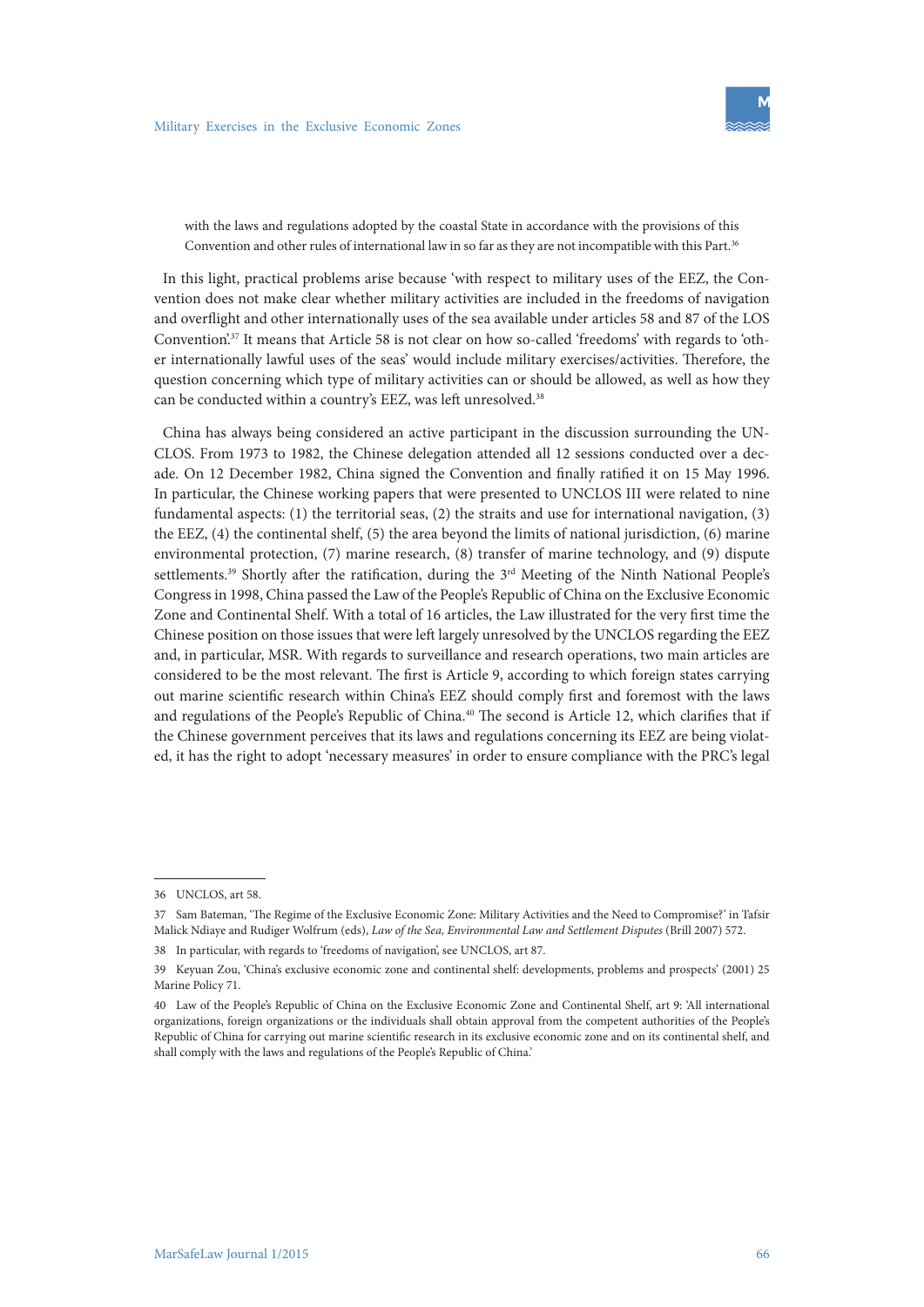#### settings.<sup>41</sup>

Notwithstanding the fact that, as a State Party, China should comply with the UNCLOS's laws and regulations, maritime states are similarly required to comply with the laws and regulations adopted by the coastal states, if and only if such laws are in accordance with the Convention and other rules of international law. The result is that, 'if a coastal State adopts laws and regulations on matters over which it does not have jurisdiction under UNCLOS, there is no obligation on other States to comply with such laws and regulations'.42 More specifically, it means that although Chinese leadership requires maritime powers to conduct SROs or MSR under the guidance and/or with the permission of the coastal state as stated by Chinese law, other states, such as the United States, are more likely to appeal to Article 58 UNCLOS – which does not specify which military activities can be conducted – believing that research activities in the EEZ are part of the freedoms of lawful use of the seas and therefore does not require them to be accountable to the Chinese jurisdiction.

However, despite the controversial understandings about the regulation of military activities in the EEZ, MSR, SROs and more generally, UNCLOS' regulation, we could ask whether the Chinese perspective has brought into question international law simply because of the UNCLOS' different interpretations by coastal and maritime powers, or rather whether there could be other factors at stake. That is, in the East Asian region, contention and discontent are not exclusively driven by legal misunderstandings or by the inaccuracies of international law, but rather, being that East Asia is a region heavily affected by growing political rivalries, the 'hard core complexity' of the issue inevitably requires including the territorial disputes of the region itself. On top of this, the United States' ambition in the region has further exacerbated the context of such disputes: from 2001 to 2014, a substantial number of maritime incidents occurred between the PRC and the United States in the EEZ of East Asia.43 Moreover, as was clearly stated in the 2014 CRS Report for Congress, from the standpoint of US strategic policy, if China may be seeking to dominate its near-seas region, it would be highly significant, because it has been a longstanding US strategic goal to prevent the emergence of a regional hegemon in one part of Eurasia or other.<sup>44</sup>

Against this background, we can affirm that at present two main narratives stand out to explain China's position on military activities in the EEZ. The first should be considered within a global perspective and is rooted in the fact that when dealing with oceans' management and maritime disputes,

<sup>41</sup> Law of the People's Republic of China on the Exclusive Economic Zone and Continental Shelf, art 12: 'The People's Republic of China may, in the exercise of its sovereignty right to explore, exploit, conserve and manage, the living resources in the exclusive economic zones take such measures, including, boarding, inspection, arrest, detention and judicial processes, as may be necessary to ensure compliance with the laws and regulations of the People's Republic of China. The People's Republic of China shall have the rights to take necessary measures against the violation of its laws and regulations in the exclusive economic zone and on the continental shelf, to pursue the legal responsibilities by law and may exercise the right of hot pursuit.'

<sup>42</sup> Beckman and Davenport (n 10) 11.

<sup>43</sup> See Ronald O'Rourke, 'Maritime Territorial and Exclusive Economic Zone (EEZ) Disputes involving China: Issues for Congress' [2015] Congressional Research Service 1-99.

<sup>44</sup> ibid 21.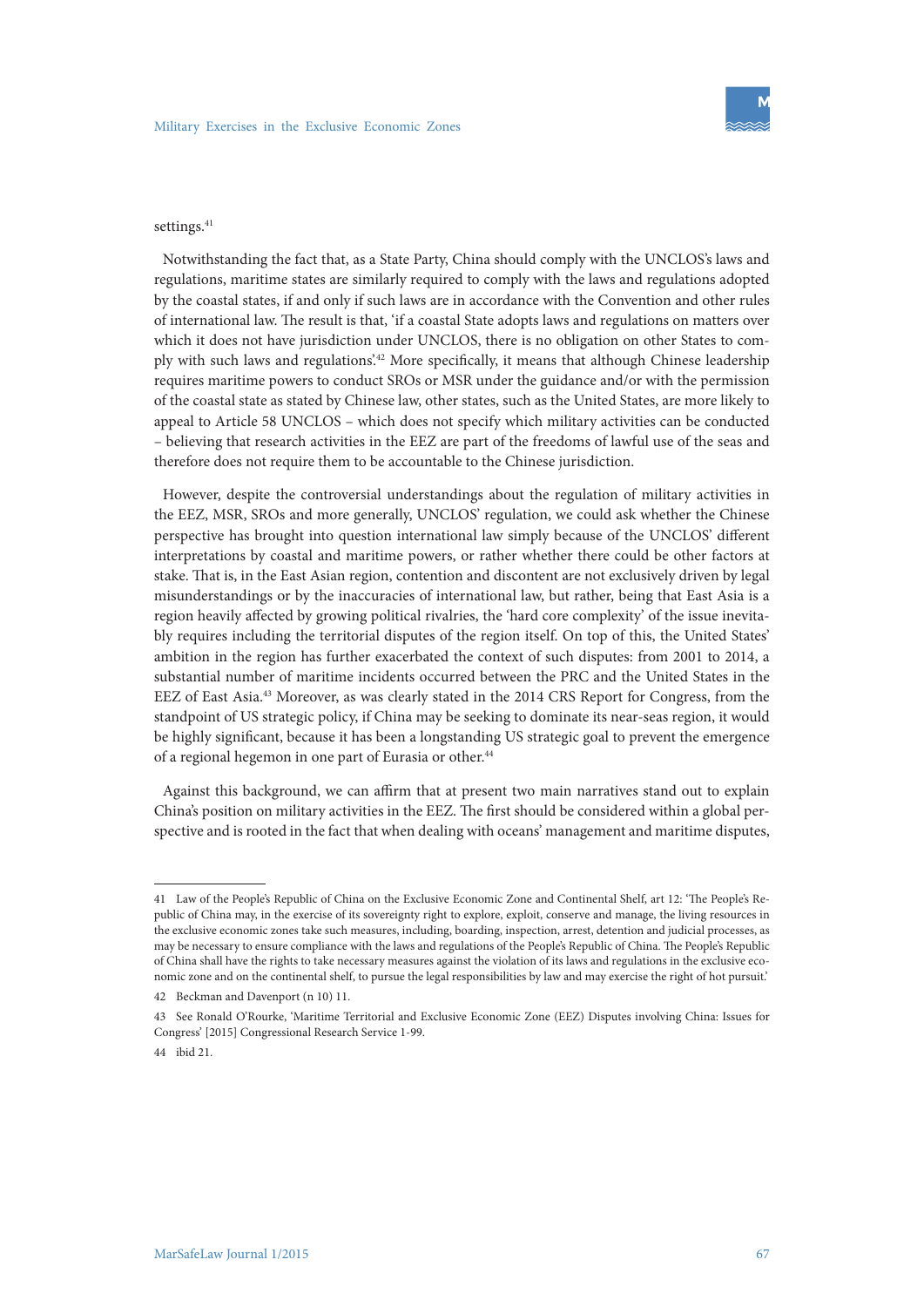since the end of the 1950s, the international community has had to confront numerous difficulties on how to enforce a legal (binding) international framework with universal applicability despite the bipolarization of the world system and the cultural divide between the East and the West. In other words, the first narrative deals with the real possibility of establishing an international maritime regime combining the interests of both coastal states and maritime powers. However, the result was that regardless of the fact that the UNCLOS was initially considered to be a successful tool in managing maritime disputes 'worldwide', scepticism has grown with regards to its universal applicability. According to the author's analysis, China would fit perfectly within such a picture. He postulates that when the Chinese Government sent delegations to the Third UN Conference of the Law of the Sea, China used this international event to attack those considered by China as the two 'superpowers' – the former Soviet Union and the United States – thus 'accusing them of hegemonism in the global oceans rather than deliberating detailed provisions in favour of its national interests'.45 The second narrative is bound instead to a regional dimension, particularly to the specificity of China's role and strategies within the region. As a matter of fact, although the issue of maritime security has always been considered to be a global issue, the concept of maritime security when applied to the South China Sea still presents 'its own uniqueness'.46 This is why, not only within the domain of international politics but also from a legal perspective, the misinterpretations existing within the UNCLOS resulted in a necessity to expand understanding about China's position. More clearly, according to Dupuy and Dupuy, the PRC's stance towards the EEZ regime in the South China Sea is bound to the concept of so-called 'historic rights', according to which the degree of confusion and controversy in international law is coupled with the argument that, since the 1950s, China has been reclaiming extensive territorial claims and sovereignty rights in the South China Sea, and in particular, 'the Pratas (Dongsha), Paracels (Xisha), Macclefield bank (Zhongsha) and the Spratlys (Nansha)'.47

At the same time, when it comes to military exercises in the East Asian region, the United States' predominant position should be considered as another highly destabilizing factor driving China's behaviour. This is because President Obama's 'pivot to Asia' was interpreted by Beijing as a clear counter-measure used by the US government to impede China's growing economic and geopolitical power. However, as exemplified by scholarship in the PRC, the China-United States rivalry once again stands as a partial explanation for the Chinese position in what could be defined as a more holistic approach. In an article published in 2011, Jin Yongming, Director of the Research Center of Law and Sea at the Shanghai Academy of Social Science, stated that the South China Sea dispute (南海问题 *nanhai wenti*) implies two different types of legal disputes: the first is the dispute between China and the ASEAN countries (that is, the South China Sea dispute). In this regard, sovereignty rights about

<sup>45</sup> Keyuan Zou, 'China's Ocean Policymaking: Practice and Lessons' (2012) 40 Coastal Management 145, 146.

<sup>46</sup> See Sichun Wu and Keyuan Zou, Maritime Security in the South China Sea: Regional Implications and International Cooperation (Ashgate 2009).

<sup>47</sup> Florian Dupuy and Pierre-Marie Dupuy, 'A legal analysis of China's Historic Rights claims in the South China Sea' (2013) 107 The American Journal of International Law 124, 126.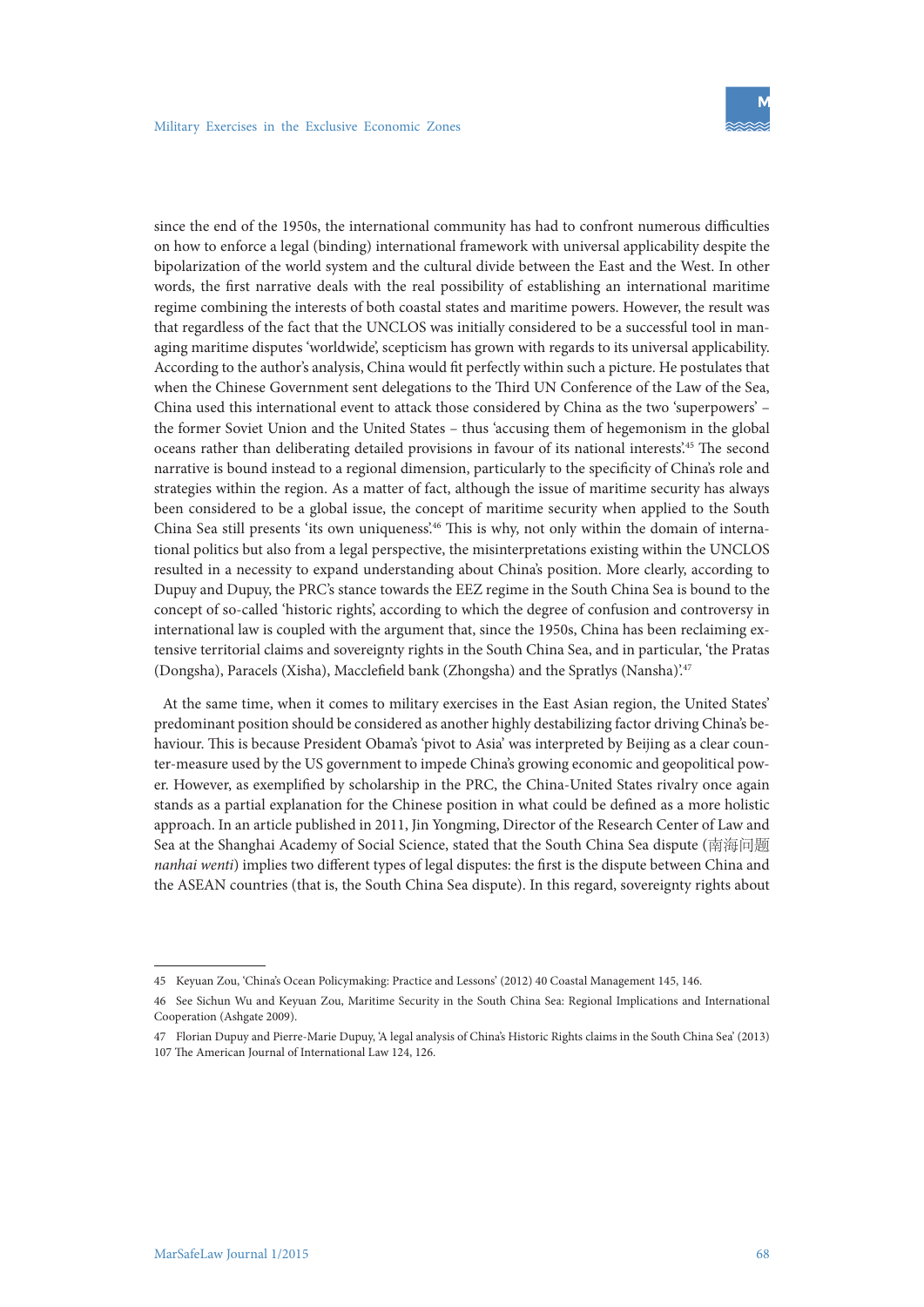

reefs and seas, as well as national interests, are the main priorities driving the PRC's behaviour.<sup>48</sup>

The second dispute refers specifically to the China-United States military activities in the EEZ 专属经济 区内的军事活动 (*zhuanshu jingji qu nei de junshi huodong*), with a focus on how different interpretations emerged with regards to military measurement activities and joint military exercises. In this light, the United States' stance to freely navigate other states' coastal waters in the region without asking permission of the coastal state and by claiming the right to respect freedom of navigation would be in substance just an expedient to freely conduct military activities within China's EEZ. According to the author, the real issue at stake is whether so-called military measurement activities could be classified as marine scientific research activities, given the fact that the UNCLOS did not specifically addressed such a concern.<sup>49</sup>

As such, he suggested that the solutions to the problem would have to be addressed in a distinct manner: whereas with ASEAN countries (such as Vietnam or the Philippines), which all claim ownership of the territory, consultations should be conducted bilaterally, or preferably multilaterally, through the involvement of regional institutions.<sup>50</sup> With the United States, the military activities' controversy should be addressed by studying the UNCLOS, with the intent to reach an agreement over the EEZ, as well as through the use of bilateral dialogues, such as the China-US Asia Pacific Consultation Mechanism (中美亚太事务磋商机制 *zhong mei yatai shiwu cuoshang jizhi)*. 51 In this regard, the two solutions pinpoint the two different dimensions or rather the two types of 'ad hoc' regional strategies China intends to follow: regional multilateral organisations and forums with ASE-AN States, and the use of international law-making mechanisms or bilateral forums with the United States.

## 5. Conclusion

Is it fair to interpret China's position on the EEZ regime as a consequence of the growing role the PRC is willing to play with regards to maritime security and ocean management within and outside the East Asian region? Or would it be more appropriate to contextualise the Chinese position within the historical and political narratives that have shaped the non-Western perspectives of the UNCLOS and the EEZ regime since the 1950s? In fact, Beijing seems to have dismissed the image of a low profile country in the region, where instead a certain growing assertiveness when conducting military activities in the EEZ seems to better explain China's national interests within and outside the 'ninedash line'. This is why US officials have often portrayed the Chinese position as 'doublethink behaviour' – that is, Chinese officials consider the UNCLOS text as sacrosanct, but they reserve themselves

<sup>48</sup> See Jin Yongming, '中美专属经济区内军事活动 争议的海洋法剖析' (A Dissection of Disputes between China and the United States over Military Activities in the Exclusive Economic Zone by the Law of the Sea) (2011) 19(11) Pacific Journal 74.

<sup>49</sup> ibid 76.

<sup>50</sup> ibid

<sup>51</sup> ibid 74.